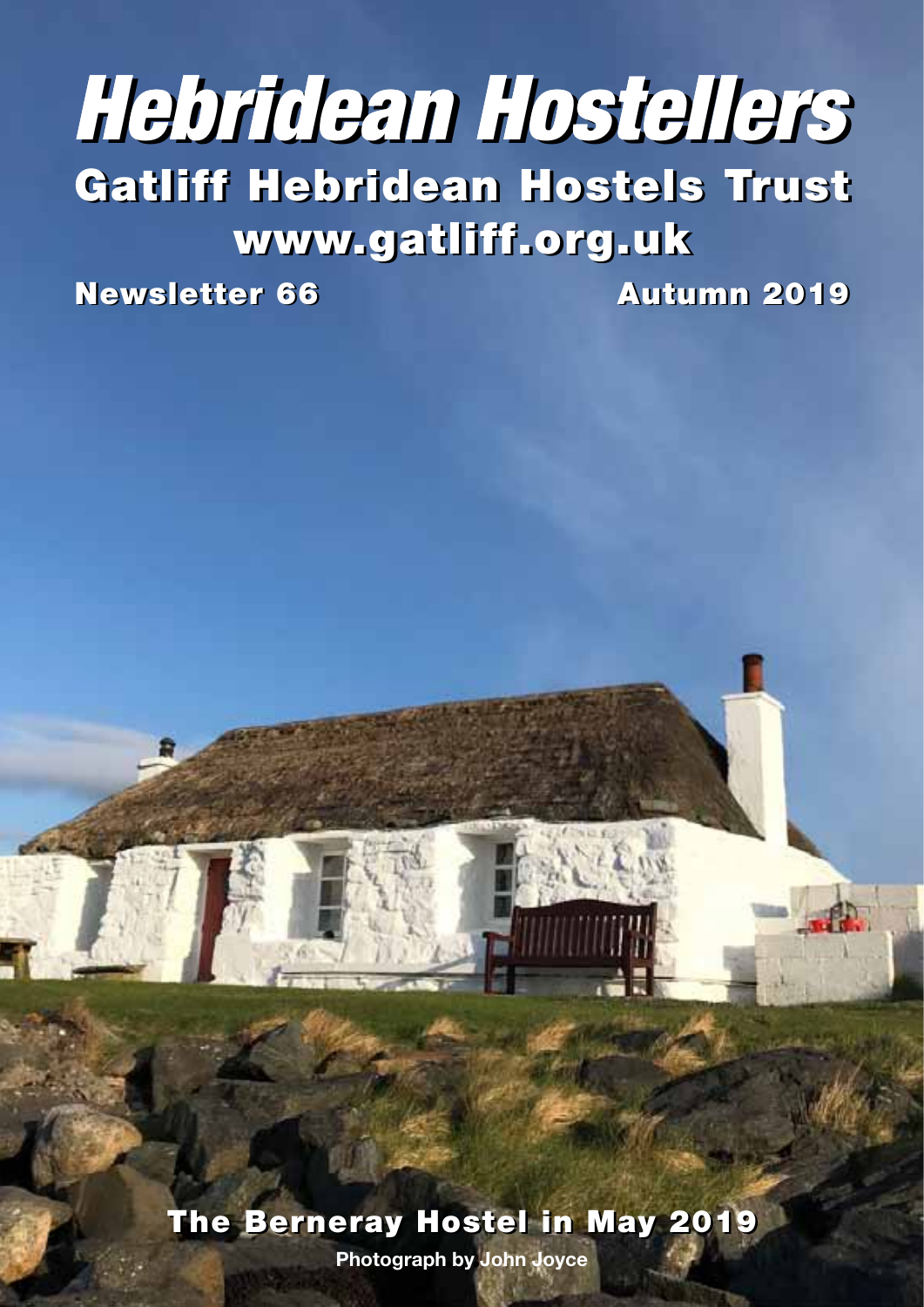## From the Chairman

**Peter Clarke writes:** 2019 has been one of the most remarkable years in the history of the Crofters' Hostels to date. Thanks to you, our members and supporters, Berneray hostel is now ours and we have been gifted almost all the funds required for the improvements. Rethatching of the hostel roofs has started. Work on the rest of the improvements will follow on. Financially this is all due to the remarkable sum of **£106,839.50** being raised. Thank you!

Membership has nudged over the **300** mark for the first time. The average fee paid so far this year (excluding Life Memberships) is £17. It is appreciated if you pay extra, for the basic membership fee has been held at £10 for 15 years. We have three Life Members who have each paid a one-off £200 which has been invested in Charifund to provide permanent income for



*The turf foundation for rethatching at Berneray - Peter Clarke.*

the Trust. Why not join them?

It looks as if our hostel overnight numbers will be well up on 2018. Another **success**? I just wonder if at times Berneray and Howmore were too full.

All of this leaves me pondering on the question, what is success? Yes, to some extent it is our owning the three hostels, the numbers of people using them, joining as members and giving donations. Clearly, we are doing something right on the ground and in the back office. But it is more than that. It shows us united by the desire to give all, especially young people of limited means, the **opportunity** of coming to know and love the Outer Hebrides.

There is one other key to our success, the **legacy** we leave. We need a flow of new Trustees and volunteers to help us carry forward our mission and our work. (All Trustees carry out tasks at the hostels and/or at their homes as volunteers.) We have a duty to make sure these hostels stay open for many, many, years to come. So why not think about it and get in touch for a chat? Come and join us at our Executive Committee Working Party from 23 - 27 April if you want a taster.

On behalf of all the Trustees I thank you for your amazing support and wish you good **hostelling** in 2020.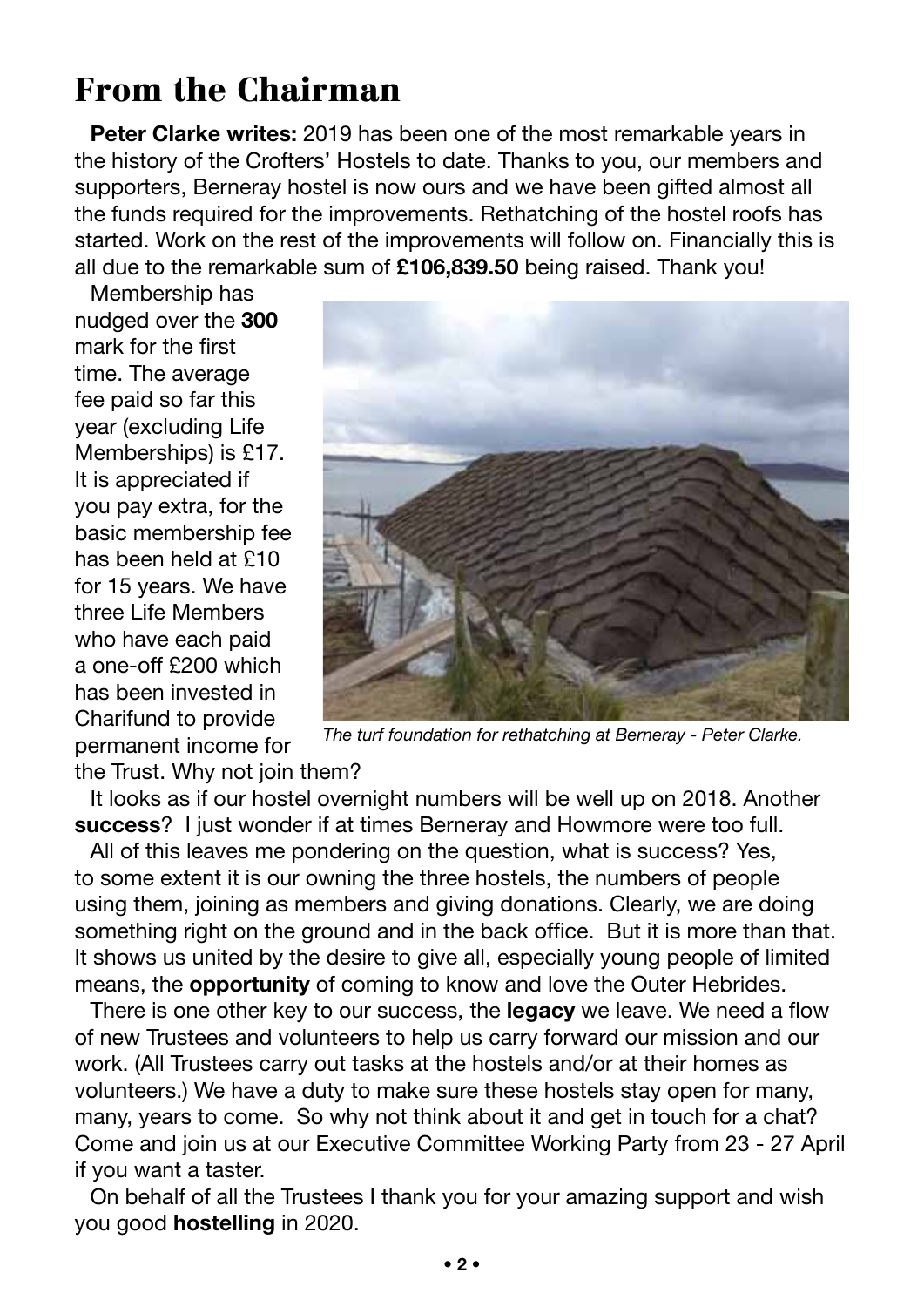## Final Phases of the Berneray Saga

There has been much positive action at Berneray this year. 24 April was when Historic Environment Scotland (HES) confirmed that our two buildings would continue to be listed as being of Special Architectural or Historic Interest. Then on 22 May, after years of uncertainty, we finally became owners of the hostel and from a dream came **reality**. Of course, one of the realities of owning a seashore property is the erosive nature of the location.

The thatched roofs of the hostel take a pounding from the elements and, consequently, the news that HES had responded to our application with a grant of **£18,525** was gratefully acknowledged and received. Then came the search for a supply of marram grass to enable local tradespeople to complete the work by the end of October 2020. Officials of Comhairle nan Eilean Siar (CNE), the Western Isles Council, were most helpful despite changes in legislation.

Rules and regulations have changed since1985 when CNE first assisted us. Roofs have now to be completely stripped back to be the main construction timbers which are then covered with horizontal sarking timbers. They are overlaid with semi-permeable membrane with vertical and horizontal battens. Then the structure is covered in turf and thatched with marram before being netted and again weighed down with stones, adhering to a **traditional** Hebridean form.

The services of **Neil Nicholson**, of North Uist, have been acquired and he aims to finish before the start of the 2020 season, keeping the hostel open by working from 10.00 - 16.00. This will not be the end of the Berneray improvements - for work will go ahead with replacement windows, washroom and shower upgrades, sea-defences, loft-works, cycle-facilities and groundworks to keep the hostel in good heart.

Personification is used here in the literary sense. At the same time, one individual stands out as being personally responsible for so much by way of work in purchasing and then planning, preparing, organising and working on site - **John Joyce**, our Project Manager. When John first visited the Western Isles, the Berneray hostel buildings were not yet converted by the Gatliff Trust. So he has been involved, in one way or another, (see 35 Years Ago on Page 7), throughout its existence, and its eventual position, as the most popular of our hostels and now owned by the Trust.

His living in South London means that distance and travel feature at every turn whether in the organisation of work and work-parties, whether hands-on or hands-off. Thanks are due for his every mile travelled, minute worked, minutiae considered. How many details are involved with a project that covers purchase, applications, conversion and re-creating? The answer is **'countless'** and for this we should be comparably grateful.



*The Berneray Hostel in May 2019 - John Joyce.*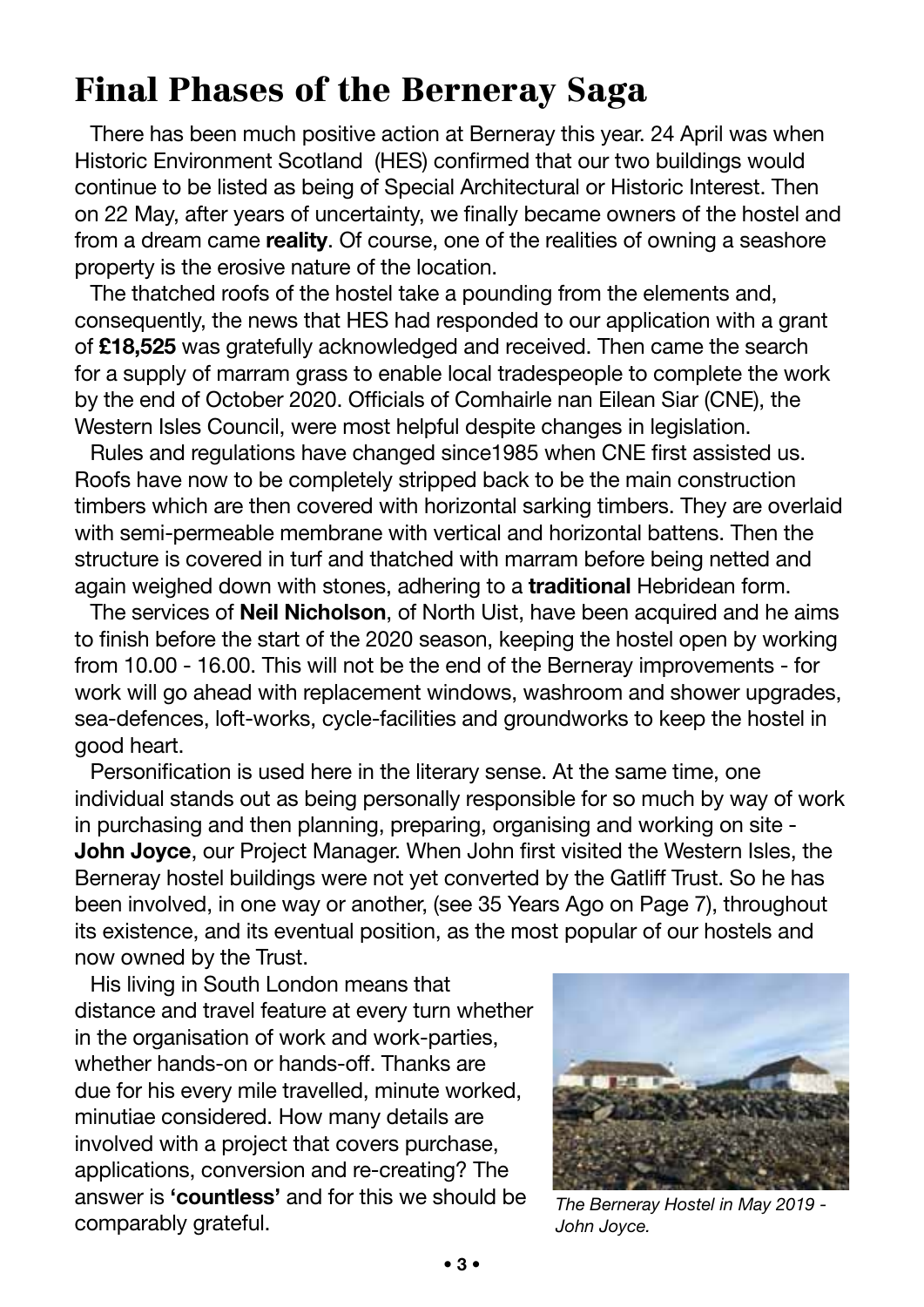## Access Through the Ages

Mankind appears to have a **mindset** that extends control, links people with places and makes travel easier. Sometimes things fail spectacularly. It was possible, apparently, to walk the ten-mile stretch to what are now the Monach Islands, off North Uist, as late as the 16th Century. Tidal movements changed, land became submerged and it was not until 1962 that a causeway was built to give easier access to Baleshare, still far away.

In the 18th Century, a 600-yard causeway was constructed across Loch Bee, South Uist, and in 1942, hastened by the demands of war, the South Causeway created the permanent link with Benbecula across the South Ford. So there remain a few people able to recall when that extensive area of land, including Howmore, was very much insular by nature. The Western Isles Spinal Route now means **effortless** travel from Berneray to Eriskay.

Berneray has recently celebrated the 20th anniversary of the official opening of its causeway and many visitors to the hostel can look back to the times when a primitive ferry served the island. Some individuals **focus** on the progress of being able to travel on impulse; others see the end of a way of life. Inevitably, where changes cannot be implemented, communities die. This was apparent on Scarp where the Gatliff hostel ceased when the last islanders left in 1971.

Rhenigidale was very much an island, with only sea access for many services

and goods heavier than mail, until the road was built in 1988. An increasing number of hostellers can now experience somewhere unique. **Investment** was needed then and it's on this topic that discussion has centred on possible future funding of largescale developments such as have been undertaken on the Faroes, where tunnels and on-demand helicopter services have complemented bridges and causeways.



*'Access by Sunlight' - Peter Clarke.*

Modern engineering **techniques** could see bridging across the Sounds of Harris and Barra. Would the connecting of most parts of the archipelago that is the Outer Hebrides make that much difference? When tunnelling methods have improved even more, could there be a 15-mile Neist Point to Wiay crossing, linking Skye to Benbecula? The completion of a mainland project would ensure many connections, but curtail customs that are different and distinctive.

Herbert Gatliff's **initiatives** have brought thousands to a remote part of the UK. His aims were to share with others his affections for values that he wanted to see preserved and strengthened, not incorporated into the mainstreams of British cultural life. Changes will continue, but those associated with Gatliff's approach will tread carefully before adopting and adapting.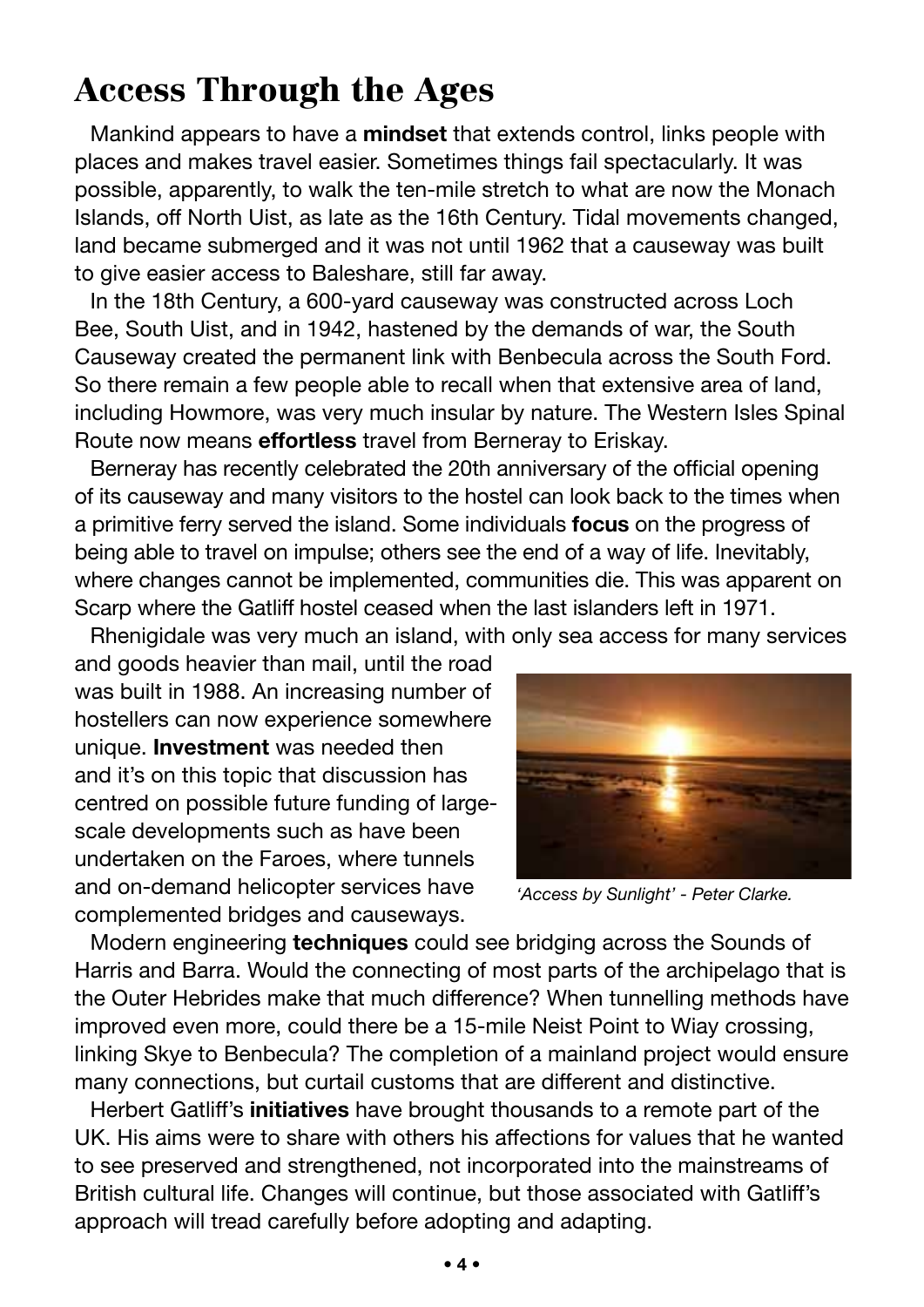## Sects and Hebridean Society

There's always something to look out for and listen in to. **Christianity** is some 2000 years old and has branched into a worldwide network of churches, each within its own group. There are close on 40,000 separate denominations often with subtle differences between them. The Outer Hebrides show signs of this proliferation and visitors to the islands can observe something of the phenomenon - with many sects, buildings and the linguistic divide of Gaelic and English services.

The coming of Christianity to Scotland was through Ireland with the all-important move of St Columba to Iona in 563. This Celtic Church at first maintained its own traditions and withstood Norse invasions until the conversion of the Vikings in the 11th Century. Half-a-century later the **protests** of the Reformation led to the establishment of the Protestant movement and the formation of such as the Church of Scotland in 1560.



 *Howmore Parish Church - Photograph from the National Churches Trust.*

The northern islands, above Benbecula, developed along Protestant lines while those to the south remained in the Roman Catholic fold. The former saw major **splits** in 1843, 1893 and towards the end of the 20th Century, and so there are similar-styled buildings carrying slightly different signs - The Church of Scotland, the Free Church of Scotland, the Free Church (Continuing), the Free Presbyterian … the Associated … the Reformed … the Episcopalian … and so on.

The very strict observance of the **Sabbath** in Lewis, Harris and North Uist is now a relic of the past with the opening of air and ferry services, petrol stations and some facilities. However, there is a subdued atmosphere prevalent despite the visual displays of many residents dressing up to attend church. More relaxed attitudes are evident on Sundays in South Uist, Eriskay and Barra.

**Howmore** is a village well known for its collection of former chapels and churches. The hostel nestles close to the grounds of the ruined Tempull Mor, the 'Large Church of St Mary's'. A short distance away on the shore side is Howmore Church, built in 1858 as the Church of Scotland's surviving parish kirk, very much a Protestant enclave in a Catholic heartland. It has recently received a £20k National Churches Trust Cornerstone Grant to help fund repairs and to install toilets.

Hymns, which are non-Biblical, and music, which is secular, are not permitted in many Protestant churches here, but the alternative rhythms of **unaccompanied** singing in Gaelic is well worth hearing. The shouted opinions of some of the faithful were not so melodious and the voice and actions of the late Revd Angus Smith accompanying the beginning of CalMac's Sunday services to Kyleakin, Skye, in 1965, are long recalled. In fact, a nickname stuck following his protestations - 'The Ferry Reverend'!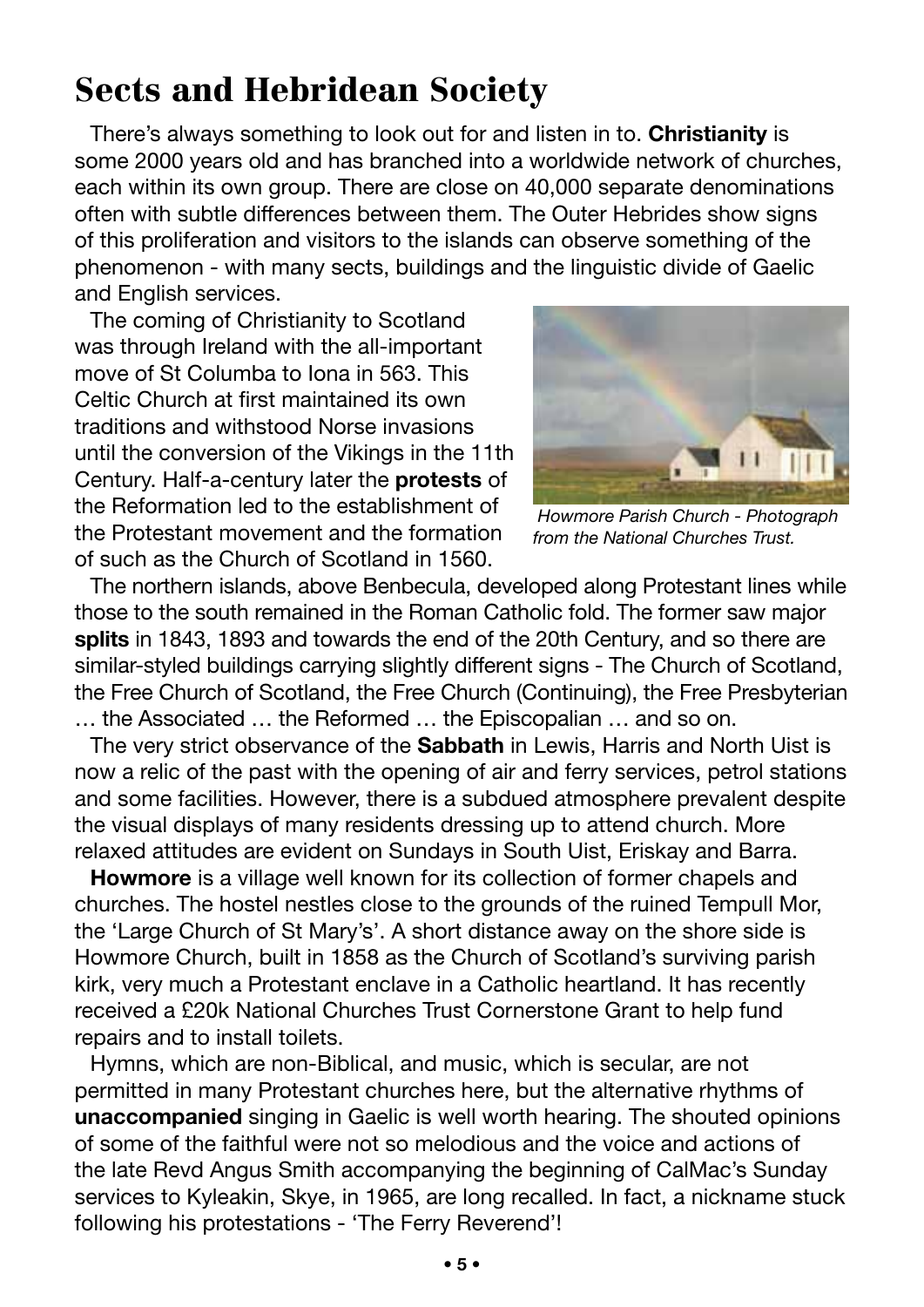## Gordon Berry (1934 - 2019)

When **Gordon Berry** died on 1 May 2019, many hostellers and those associated with outdoor activities in Scotland lost a companion. He was born in Burnley, Lancashire, the only son of Harry and Dora Berry, who encouraged him to be a technical draughtsman. His two careers with Rolls Royce and Lucas lasted until early retirement in 1989. However, he had taken in the mid-'70s a gap of three years to be the SYHA warden at Gairloch, Torridon and Kirkwall.

His commitment to group activities, hostelling, ornithological recording, steam railways, Munro-bagging and support for fell-running brought him in contact with many fellow-travellers as well as the Gatliff hostels. His friendship with, and eventual devotion to caring for Ros, brought out an engaging temperament that was appreciated by many who met him either once or regularly and who enjoyed the aspects of his quiet, yet compelling, personality.

## Len Clark (1916 - 2019)

**Leonard Joseph John Clark**, who has died at 103, was among the last surviving infants born during the First World War. He survived the primitive conditions of a London tenement building, where 20 people shared some of the basic facilities, and went on to become, in adult life, a protector of vast swathes of the English countryside.

He first met Herbert Gatliff, then 42 years of age, in 1939 and realised that they had a common cause. Both men were independent, persuasive crusaders for their causes, although their temperaments were markedly different. Len was a Quaker, a pacifist and a person able to reconcile the contradictory viewpoints of individuals at a meeting that he was chairing.

A scholarship took him to Highbury Grammar School, but it was an article in the *News of the World* encouraging hiking in the Chilterns that influenced his life. He joined the YHA in 1937 and soon became involved in the organisation. His careers were in local government and NHS administration, although he is remembered for work in the governing bodies of the YHA, Open Spaces Society and the National Trust. He was a Gatliff Trustee from 1980 – 1994, during which time the GHHT was created.

People, places and protection of the landscape dominated his interests. He was always willing to access areas of land in order to assess their potential for giving pleasure to future generations. His means of visiting them was often on his Honda 50 moped, a way of transport not usually associated with the landed gentry associated with the National Trust.

For some 40 years he showed commitment to the South Downs having status as a designated National Park and was almost 90 when this occurred. Earlier this year he recorded part of the commentary for a film marking the 70th anniversary of the Campaign for National Parks. His voice was one accustomed to inform, calm and encourage others.

His memoirs were called *Out of the Wind* for, according to him, he had lived a relatively quiet life, free of stress. His wife, Isobel, died in 2016 and he is survived by three sons, Alastair, Stuart and Neil, six grandchildren and a great-granddaughter. Reflections about Len appear in the final section of his life of Herbert Gatliff, a pdf of which is available freely though www.gatliff.org.uk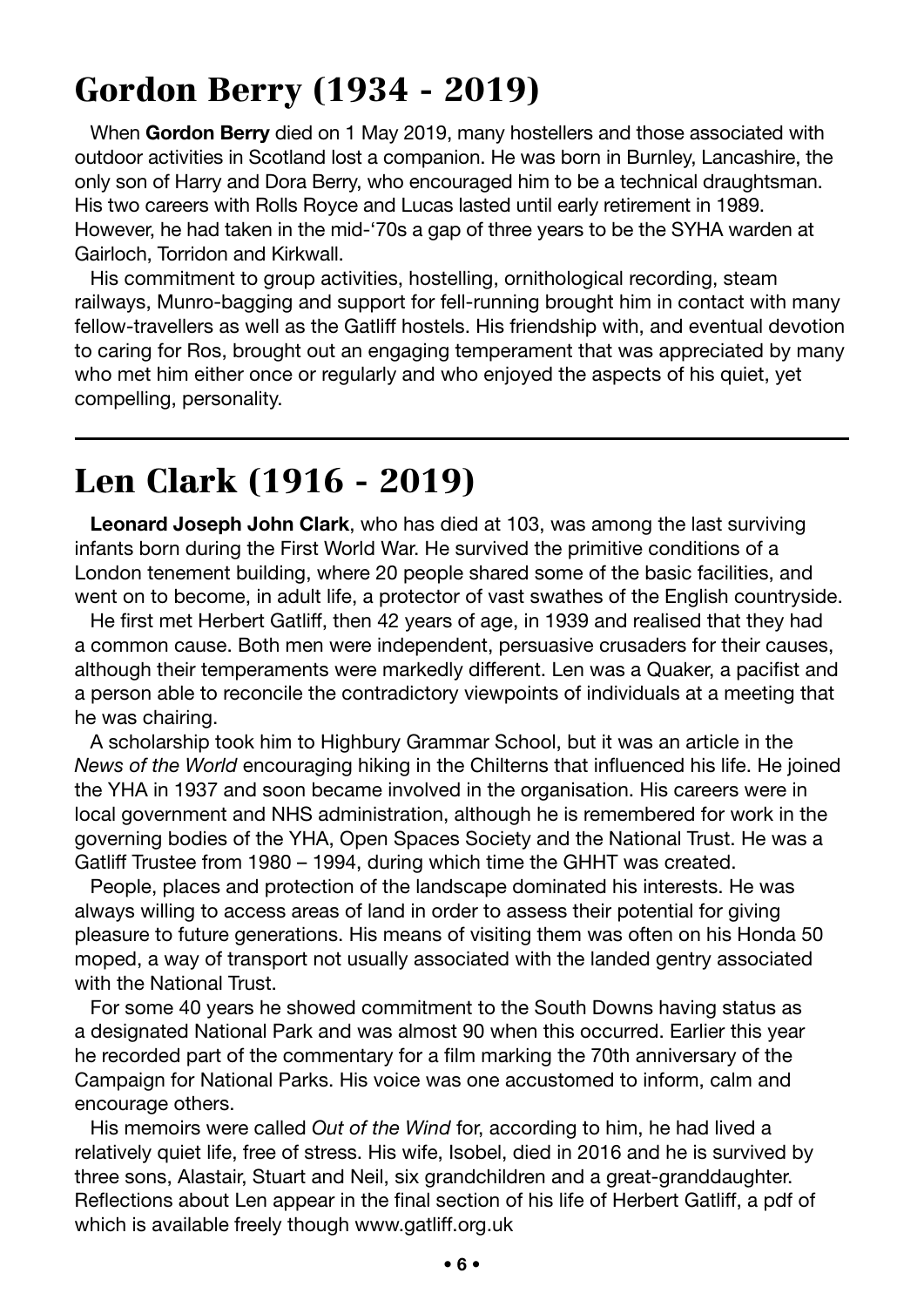### From the *Hebridean Hostellers* Issue of Five Years Ago …

Peter Clarke writes: Everyone has great stories to tell about the hostels. Could you become a hostel **ambassador**? Please tell your friends about these distinctive and stimulating places. (Editor: John Humphries) *[Make your mark in the hostels' logbooks as well as in conversation]*

#### and of Ten Years Ago …

'From the Obituary of **Jessie Macleod** (1924 - 2009). Her genial and caring ways were particularly evident when the Berneray Hostel was opened and she and her twin sister shared wardening duties from 1978 - 96.' (Editor: John Humphries) *[18 years of service often recalled by hostellers]*

#### Fifteen …

'The **membership** of the GHHT has remained stable at around 250 despite the increase in the annual subscription to £10. The need for new members is not primarily financial; it is a matter of injecting additional energy, innovative ideas and different perspectives.' (Editor: John Humphries) *[If only the membership had doubled in those 15 years]*

#### Twenty …

'There is serious debate taking place at the moment to change the Skye port for the Uig/Tarbert/Lochmaddy ferry service to **Loch Dunvegan**.' (Editor: Jim McFarlane) *[Some proposals never come to pass]*

#### Twenty-five …

'Negotiations are still ongoing regarding the site for the new **Barra** hostel. I hope to give you more details and a definite location in the May newsletter.' (Editor: Jim Macfarlane) *[On this occasion it did not materialise]*

#### Thirty …

'Plans are now well advanced to ensure that the fifth crofters' hostel is opened for use on 1 June 1990 at **Garenin**, West Lewis.' (Editor: Richard Genner) *[The plans came to fruition, but failed to last as long as hoped]*

#### … and now Thirty-five

'We began 1984 with high hopes of rapid remedial action at **Berneray**. This did not occur, but that is often the way with the Hebrides. The priorities and intentions remain the same, but the plans are different. John Joyce, Gerald McGuire, Peter Clarke and Frank Martin each visited the hostel. A local architect has been hired to draw up plans. Arthur Meaby is acting as clerk of works. John Joyce is co-ordinating volunteers.'



*The Berneray Hostel-to-be in 1974*

(Editor: Peter Clarke) *[Some names continue far beyond a generation]*